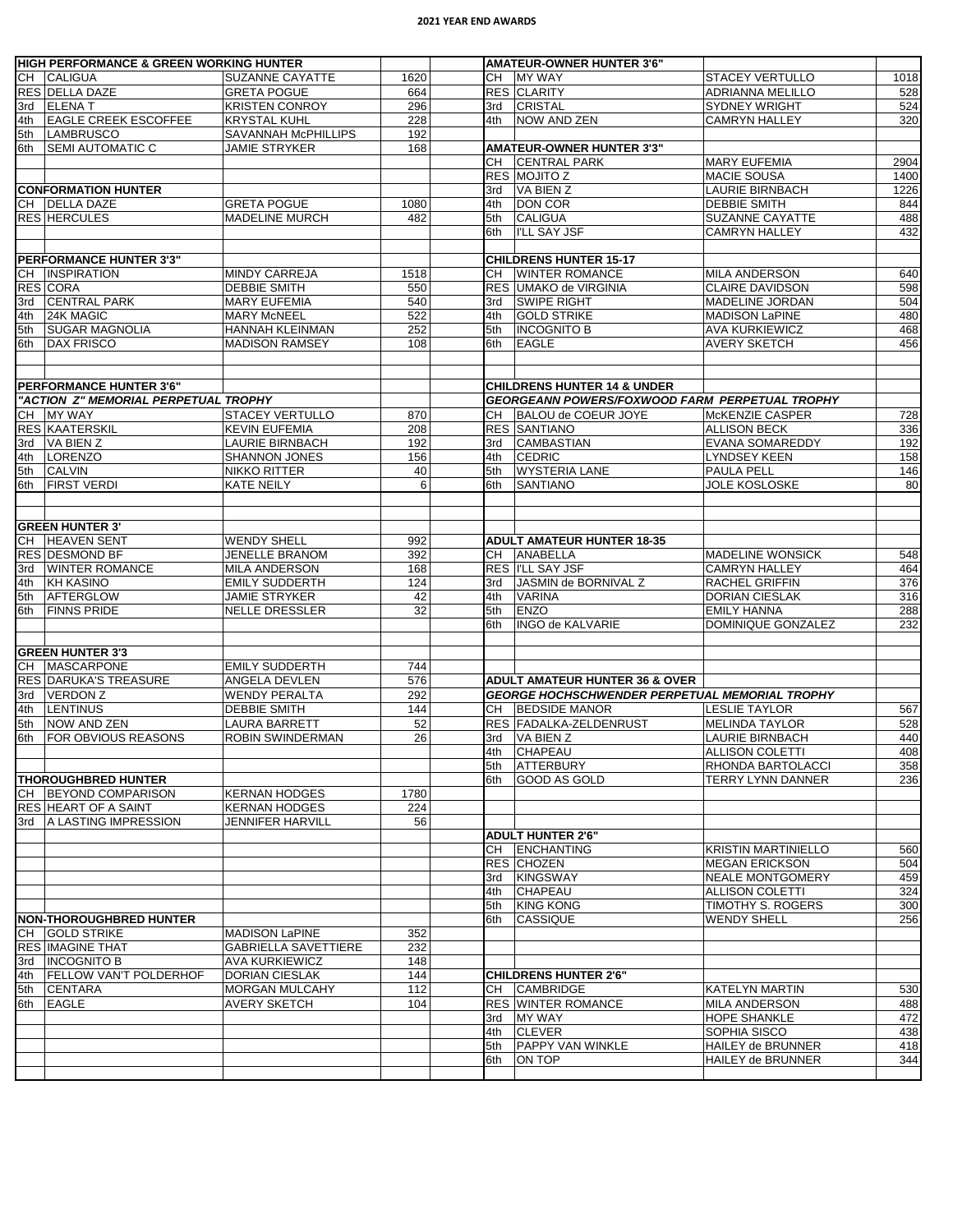## **2021 YEAR END AWARDS**

|            | <b>JUNIOR HUNTER 3'6"</b>                    |                                                  |              |            | <b>PLEASURE HORSE/PONY</b>                    |                                                   |                |
|------------|----------------------------------------------|--------------------------------------------------|--------------|------------|-----------------------------------------------|---------------------------------------------------|----------------|
|            | "IMAGINE THAT" PERPETUAL MEMORIAL TROPHY     |                                                  |              |            | "INTUITION" PERPETUAL MEMORIAL TROPHY         |                                                   |                |
| CH         | <b>BERTRAM WINKLE</b><br>RES CARLOS HE'LAS   | <b>SCHUYLER DAYNER</b><br><b>SCHUYLER DAYNER</b> | 714<br>489   | CH         | AVALANCHE<br><b>RES KING KONG</b>             | <b>KYLIE SMITH</b><br>TIMOTHY S. ROGERS           | 41<br>32       |
| 3rd        | <b>CHAGALL</b>                               | JACQUELINE HOFFMAN                               | 256          | 3rd        | <b>LEGO IMPRESSION</b>                        | MADALYNN FLYNN                                    | 28             |
| 4th        | <b>CONGO MCF</b>                             | MADELINE JORDAN                                  | 192          | 4th        | <b>BUTTER BEER</b>                            | SOFIA CLARK                                       | 4              |
| 5th        | AIRPLAY                                      | <b>MADELINE JORDAN</b>                           | 160          | 4th        | LOAFERS LODGE MIDNIGHT MAGIC                  | <b>MILLIE BROWN</b>                               | $\overline{4}$ |
| 6th        | <b>EQUINIKI</b>                              | <b>ABIGAIL PERRY</b>                             | 32           | 6th        | <b>ALOHA MAYA</b>                             | <b>ANNA SKOREWICZ</b>                             | 0.5            |
|            |                                              |                                                  |              |            | <b>JUNIOR JUMPER</b>                          |                                                   |                |
|            | <b>JUNIOR HUNTER 3'3"</b>                    |                                                  |              | CH         | CASCAL E                                      | <b>BROOKS HULL</b>                                | 816            |
|            | "HOME ALONE" PERPETUAL MEMORIAL TROPHY       |                                                  |              |            | RES LITTLE JACK 10                            | <b>ELIZABETH SACK</b>                             | 264            |
| CH         | <b>OCEAN AVENUE</b>                          | <b>MADISON RAMSEY</b>                            | 744          | 3rd        | <b>BROWNIE AND CREAM</b>                      | <b>LAWSON WHITAKER</b>                            | 244            |
|            | RES I.M GOLD                                 | <b>BAILEY BENNER</b>                             | 728          | 4th        | <b>BLIXEM</b>                                 | <b>ISABELLA FREEBURG</b>                          | 240            |
| 3rd<br>4th | <b>GOLD STRIKE</b><br><b>HERCULES</b>        | <b>MADISON LaPINE</b><br><b>MADELINE MURCH</b>   | 628<br>458   | 5th<br>6th | <b>FINISTERRA</b><br>AMORE FROM SECOND LIFE Z | <b>LAWSON WHITAKER</b><br><b>CATALINA PERALTA</b> | 204<br>184     |
| 5th        | <b>WINTER ROMANCE</b>                        | <b>MILA ANDERSON</b>                             | 432          |            |                                               |                                                   |                |
| 6th        | <b>DELLA DAZE</b>                            | <b>GRETA POGUE</b>                               | 420          |            |                                               |                                                   |                |
|            |                                              |                                                  |              |            | <b>CHILDRENS JUMPER</b>                       |                                                   |                |
|            | <b>SMALL PONY HUNTER</b>                     |                                                  |              |            | <b>IVY ZOLA MEMORIAL PERPETUAL TROPHY</b>     |                                                   |                |
|            | "DISCO DUCK" PERPETUAL MEMORIAL TROPHY       |                                                  |              | CH         | BACCUS de la MILIERE                          | MIA SESSUMS                                       | 590            |
|            | CH SILVER WISHES                             | <b>LILYANNA SPAFFORD</b>                         | 1508         |            | <b>RES FINISTERRA</b>                         | <b>LAWSON WHITAKER</b>                            | 412            |
|            | <b>RES NAUTIQUA</b>                          | <b>DEBBY GIBSON</b>                              | 990          | 3rd        | <b>CATHABANTA</b>                             | <b>ELIZABETH SACK</b>                             | 368            |
| 3rd        | <b>CLOVERMEADE WINDSURFER</b>                | <b>LILYANNA SPAFFORD</b>                         | 352          | 4th        | NUMBER ONE Z                                  | <b>BAILEY BENNER</b>                              | 256            |
| 4th        | <b>BLACK FORREST</b>                         | <b>JULIA OSTROFF</b>                             | 236          | 5th        | GARINCO van de LIJN                           | <b>GABRIELLE ADAMS</b>                            | 208            |
| 5th        | <b>FRONT PAGE</b>                            | <b>MERYL HOPKINS</b>                             | 160          | 6th        | PERIWINKLE                                    | <b>MOLLY RYAN</b>                                 | 168            |
|            |                                              |                                                  |              |            |                                               |                                                   |                |
|            |                                              |                                                  |              |            | <b>AMATEUR-OWNER JUMPER</b>                   |                                                   |                |
|            | <b>MEDIUM PONY HUNTER</b>                    |                                                  |              |            | CH WAYMAKER                                   | <b>CAMRYN HALLEY</b>                              | 288            |
| CH         | CHERRYBROOKE JUST BLUE IN                    | <b>LILYANNA SPAFFORD</b>                         | 2762         |            | <b>RES SQUID</b>                              | <b>HAYLEY WATERS</b>                              | 240            |
|            | <b>RES GOLDRUSH</b>                          | <b>EVANA SOMAREDDY</b>                           | 1330         | 3rd        | DESPERADO                                     | <b>HAYLEY WATERS</b>                              | 144            |
| 3rd        | <b>MIDDLETON</b>                             | <b>BILL SCHAUB</b>                               | 1320         | 4th        | FEINSCHNITT                                   | DOMINIQUE GONZALEZ                                | 104            |
| 4th<br>5th | <b>GOOD BOY</b><br><b>LUMIERE</b>            | SOPHIA SISCO<br><b>SOFIA FAYAD</b>               | 1123<br>1112 | 5th<br>6th | <b>SUPER STAR</b><br><b>CROSSFIRE 10</b>      | ELIZABETH SUDDATH<br>LAUREL BLAKEMORE MD          | 44<br>24       |
| 6th        | <b>EDORABLE</b>                              | LOLA DISHMAN                                     | 240          | 6th        | <b>CHERY BLUE</b>                             | DOMINIQUE GONZALEZ                                | 24             |
|            |                                              |                                                  |              |            |                                               |                                                   |                |
|            |                                              |                                                  |              |            | <b>ADULT AMATEUR JUMPER</b>                   |                                                   |                |
|            | <b>LARGE PONY HUNTER</b>                     |                                                  |              |            | CH EVIETA                                     | <b>DEBBIE SMITH</b>                               | 360            |
|            | "BRIGHT 'N' SHINY" PERPETUAL MEMORIAL TROPHY |                                                  |              |            | RES FUEGO                                     | <b>DEBBIE SMITH</b>                               | 348            |
|            | CH CHIC IN TIME                              | <b>JOLE KOSLOSKE</b>                             | 2858         | 3rd        | <b>CARLA</b>                                  | <b>MELINDA TAYLOR</b>                             | 256            |
| 3rd        | <b>RES HARIBO</b><br><b>LAFAYETTE PARK</b>   | <b>CLAYTON FARRELL</b><br><b>EVANA SOMAREDDY</b> | 1064<br>593  | 4th<br>5th | <b>VOLETI</b><br><b>DuBOIS</b>                | <b>MALLORY GIZA</b><br><b>DEBBIE SMITH</b>        | 248<br>124     |
| 4th        | MILLPOINT'S ROCK CANDY                       | <b>NADIA MIRZA</b>                               | 464          | 6th        | <b>INDIGO</b>                                 | <b>MADISON BERGER</b>                             | 112            |
| 5th        | <b>WATCHUSAYIN</b>                           | <b>MADISON MOORE</b>                             | 428          |            |                                               |                                                   |                |
| 6th        | <b>SOMERMIST PILOT</b>                       | <b>HEATHER DAYNER</b>                            | 240          |            |                                               |                                                   |                |
|            |                                              |                                                  |              |            | (OPEN) 1.3m + JUMPER                          |                                                   |                |
|            |                                              |                                                  |              |            | CH CASILIAS FROM SECOND LIFE Z                | CATALINA PERALTA                                  | 336            |
|            | <b>GREEN PONY HUNTER</b>                     |                                                  |              |            | <b>RES KATMANDU</b>                           | <b>KALLIE SCHAFERS</b>                            | 300            |
|            | CH CROWNRIDGE ROYAL JOVILEE                  | <b>MIA SESSUMS</b>                               | 918          | 3rd        | <b>SUNTENDRA SN</b>                           | <b>DEBBIE SMITH</b>                               | 228            |
|            | <b>RES SOMERMIST PILOT</b><br>3rd MI' AMORE  | <b>HEATHER DAYNER</b><br>REBECCA HOLCOMB         | 856<br>740   | 4th        | CROSSFIRE 10<br><b>CONTI</b>                  | LAUREL BLAKEMORE MD<br><b>WENDY PERALTA</b>       | 120<br>104     |
| 4th        | <b>MONOGRAM</b>                              | <b>LAUREN GEE</b>                                | 664          | 5th<br>6th | <b>JUST LUCK</b>                              | <b>HAYLEY WATERS</b>                              | 80             |
| 5th        | JPH LEGALESE                                 | <b>MILLIE BROWN</b>                              | 176          |            |                                               |                                                   |                |
|            |                                              |                                                  |              |            |                                               |                                                   |                |
|            |                                              |                                                  |              |            | <b>LOW CHILDRENS JUMPER</b>                   |                                                   |                |
|            | SMALL/MEDIUM CHILDRENS PONY HUNTER           |                                                  |              |            | CH GADGET                                     | <b>IZZY GREEN</b>                                 | 562            |
|            | CH   ROANLY HEARTS                           | <b>LUCY MASSUCCI</b>                             | 888          |            | <b>RES CAYMUS</b>                             | <b>HANNAH HILAL</b>                               | 472            |
|            | <b>RES GREYMEADOWS GINGER SNAP</b>           | <b>LENNOX BIEGEL</b>                             | 604          | 3rd        | <b>ASHWEY CALISTO</b>                         | <b>CLAYTON FARRELL</b>                            | 296            |
|            | 3rd   ALL GOOD THINGS                        | <b>LILY GEIGER</b>                               | 569          | 4th        | <b>TOUCH THE SKY</b>                          | <b>AVA KURKIEWICZ</b>                             | 256            |
| 4th        | <b>LUMIERE</b><br><b>DADDY DOESN'T KNOW</b>  | <b>SOFIA FAYAD</b><br><b>JOLE KOSLOSKE</b>       | 548<br>498   | 5th        | <b>TELL ME RAMONI</b><br>ELMGRAVIN            | AMELIA PELLECCHIA<br><b>IZZY GREEN</b>            | 176<br>144     |
| 5th<br>6th | <b>FRONT PAGE</b>                            | <b>MERYL HOPKINS</b>                             | 480          | 6th        |                                               |                                                   |                |
|            |                                              |                                                  |              |            |                                               |                                                   |                |
|            |                                              |                                                  |              |            | <b>LOW ADULT JUMPER</b><br>CH CALVETTO        | <b>CARRIE CARSE</b>                               | 418            |
|            | <b>LARGE CHILDRENS PONY HUNTER</b>           |                                                  |              |            | RES ESH BOLERO                                | SAVANNAH STRASBERG                                | 164            |
|            | "MY BLUE HEAVEN" PERPETUAL MEMORIAL TROPHY   |                                                  |              |            | 3rd FUEGO                                     | <b>DEBBIE SMITH</b>                               | 144            |
|            | CH   TED E. BEAR                             | <b>EMMA GUEMMER</b>                              | 1704         |            | 3rd   LIGHTNING LARRY                         | LAURIE BIRNBACH                                   | 144            |
|            | RES LAFAYETTE PARK                           | <b>EVANA SOMAREDDY</b>                           | 934          | 5th        | VA BIEN Z                                     | LAURIE BIRNBACH                                   | 91             |
|            | 3rd   AMULET                                 | <b>ELLIE BLAIR</b>                               | 566          | 6th        | <b>MOJITO Z</b>                               | <b>MACIE SOUSA</b>                                | 62             |
| 4th        | MILLPOINT'S ROCK CANDY                       | <b>NADIA MIRZA</b>                               | 486          |            |                                               |                                                   |                |
| 5th        | <b>SUGARBROOK BODIE BLUE</b>                 | <b>STELLA CHURCH</b>                             | 408          |            |                                               |                                                   |                |
| 6th        | <b>GREYHILL EVIANNA</b>                      | <b>LILY GEIGER</b>                               | 400          |            |                                               |                                                   |                |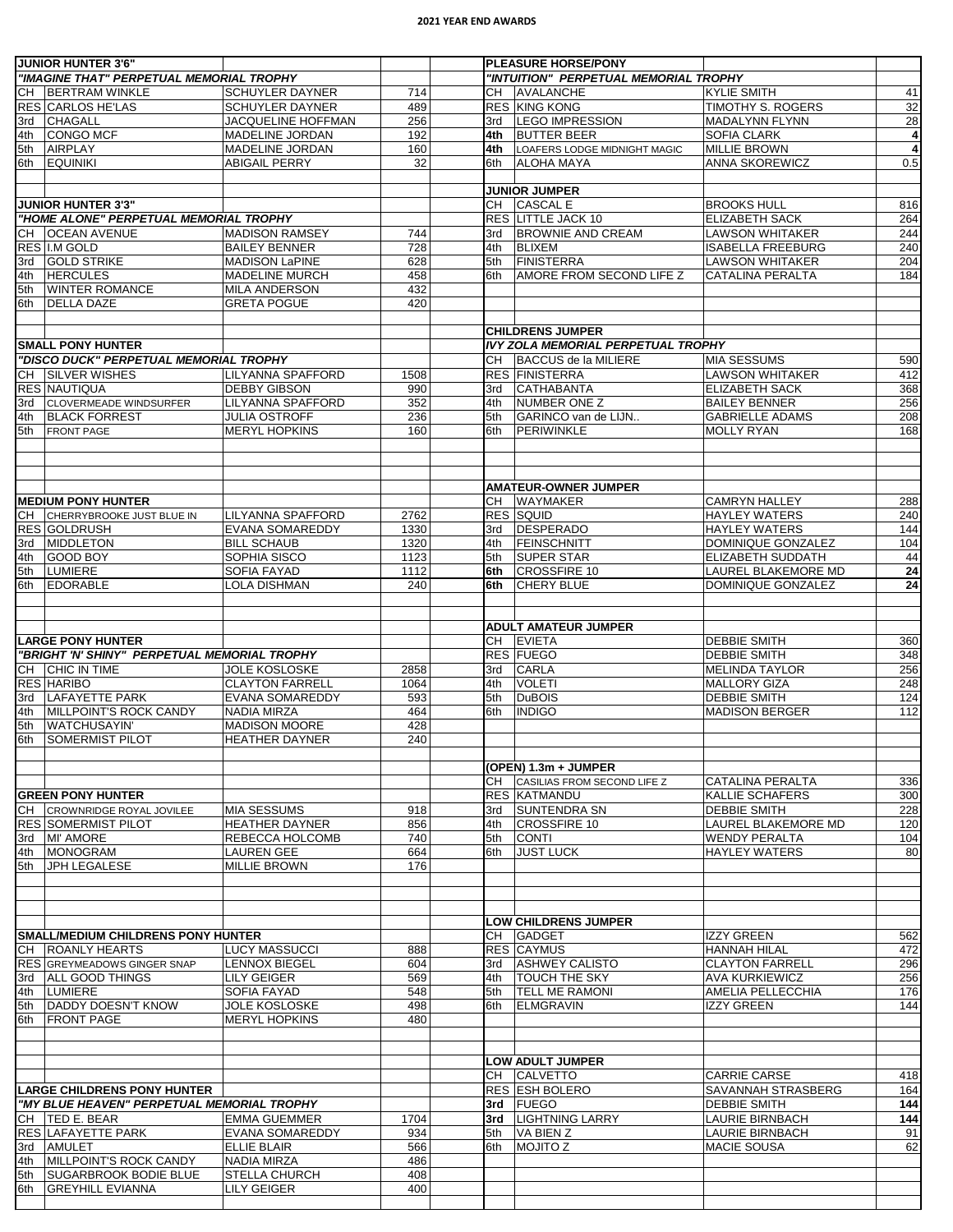## **2021 YEAR END AWARDS**

| <b>SHORT/LONG STIRRUP HUNTER</b>                 |                        |     |     |                                              |                |
|--------------------------------------------------|------------------------|-----|-----|----------------------------------------------|----------------|
| CH MIDNIGHT MOON                                 | <b>KELSEY MORANO</b>   | 736 |     | <b>ADULT EQUITATION</b>                      |                |
| <b>RES FANCY NANCY</b>                           | <b>CHARLESTON ROHR</b> | 586 |     | THE JIMMIE I. TOLLERTON MEMORIAL CUP         |                |
| 3rd CAFÉ CON LECHE                               | <b>BELLE PAYNE</b>     | 406 |     | CH MACIE SOUSA                               | 542            |
| 4th WATCHUSAYIN'                                 | <b>GRAYSON MOORE</b>   | 372 |     | <b>RES DORIAN CIESLAK</b>                    | 512            |
| 5th NOT NEGOTIABLE                               | <b>GRAYSON MOORE</b>   | 364 |     | 3rd   LESLIE TAYLOR                          | 180            |
| 6th   PRIMA BALLERINA                            | SOFIA FAYAD            | 360 |     | 4th CAMRYN HALLEY                            | 160            |
|                                                  |                        |     |     | 4th   NICOLE STRASBERG                       | 160            |
|                                                  |                        |     | 5th | <b>SARAH STEADMAN</b>                        | 112            |
|                                                  |                        |     |     |                                              |                |
| <b>11 &amp; UNDER EQUITATION</b>                 |                        |     |     |                                              |                |
| CH LILYANNA SPAFFORD                             |                        | 112 |     | <b>CFHJA HORSE EQUITATION</b>                |                |
| <b>RES SOFIA FAYAD</b>                           |                        | 102 |     | <b>MARIE SPEED PERPETUAL MEMORIAL TROPHY</b> |                |
| 3rd CHARLESTON ROHR                              |                        | 48  |     | CH   KATELYN MARTIN                          | 20             |
| 4th EVANA SOMAREDDY                              |                        | 40  |     | <b>RES KENDALL TOSHIE</b>                    | 12             |
| 4th STELLA CHURCH                                |                        | 40  |     | 3rd   HANNAH SERFASS                         | 8              |
| 6th NADIA MIRZA                                  |                        | 28  |     | 4th CHLOE HALSNIK                            | 4              |
| 6th LUCY MASSUCCI                                |                        | 28  | 5th | <b>ISABEL BERTELSEN</b>                      | $\overline{2}$ |
|                                                  |                        |     |     |                                              |                |
| <b>12-14 EQUITATION</b>                          |                        |     |     |                                              |                |
| CH CLAYTON FARRELL                               |                        | 772 |     | <b>CFHJA PONY EQUITATION</b>                 |                |
| <b>RES ISABEL BERTELSEN</b>                      |                        | 740 |     | <b>AUDREY CHESNEY PERPETUAL TROPHY</b>       |                |
| 3rd   SAVANNAH STRASBERG                         |                        | 654 |     | CH   LUCY MASSUCCI                           | 32             |
| 4th SCHUYLER DAYNER                              |                        | 526 |     | <b>RES COLLINS McVETY</b>                    | 24             |
| 5th MADISON RAMSEY                               |                        | 452 |     | 3rd CHARLESTON ROHR                          | 20             |
| 6th SUSANNAH MORRELL                             |                        | 424 | 4th | <b>MILLIE BROWN</b>                          | 16             |
|                                                  |                        |     | 5th | <b>MERYL HOPKINS</b>                         | 8              |
|                                                  |                        |     |     |                                              |                |
| 15-17 EQUITATION                                 |                        |     |     |                                              |                |
| <b>LAWSON MAYFIELD PERPETUAL MEMORIAL TROPHY</b> |                        |     |     | <b>2'6" CHILDRENS EQUITATION</b>             |                |
| CH CATALINA PERALTA                              |                        | 612 |     | CH  HOPE SHANKLE                             | 552            |
| <b>RES EMERSON MAIER</b>                         |                        | 542 |     | <b>RES KATELYNN MARTIN</b>                   | 290            |
| 3rd   MADELINE JORDAN                            |                        | 388 |     | 3rd   HAILEY de BRUNNER                      | 248            |
| 4th BROOKE BORGES                                |                        | 190 |     | 4th ANNELIESE MURCH                          | 240            |
| 5th KATE NEILY                                   |                        | 70  |     | 4th KENDALL KING                             | 240            |
| 6th ASHLEY WILSON                                |                        | 48  | 6th | <b>AVERY SKETCH</b>                          | 228            |
|                                                  |                        |     |     |                                              |                |
| 2'6" ADULT EQUITATION                            |                        |     |     | <b>SHORT/LONG STIRRUP EQUITATION</b>         |                |
| CH CHELSEA BLACKIE                               |                        | 454 |     | JAMES BRUNDAGE PERPETUAL MEMORIAL TROPHY     |                |
| <b>RES KYLIE SMITH</b>                           |                        | 324 |     | CH GRAYSON MOORE                             | 740            |
| 3rd GRACE SHANKLE                                |                        | 192 |     | <b>RES BELLE PAYNE</b>                       | 496            |
| 4th KRISTIN MARTINIELLO                          |                        | 168 |     | 3rd CHARLESTON ROHR                          | 441            |
| 5th ALLISON COLETTI                              |                        | 144 | 4th | <b>AMELIE SESSUMS</b>                        | 320            |
| 5th   TIMOTHY S. ROGERS                          |                        | 144 |     | 5th KELSEY MORANO                            | 272            |
|                                                  |                        |     | 6th | <b>SOFIA FAYAD</b>                           | 200            |
|                                                  |                        |     |     |                                              |                |